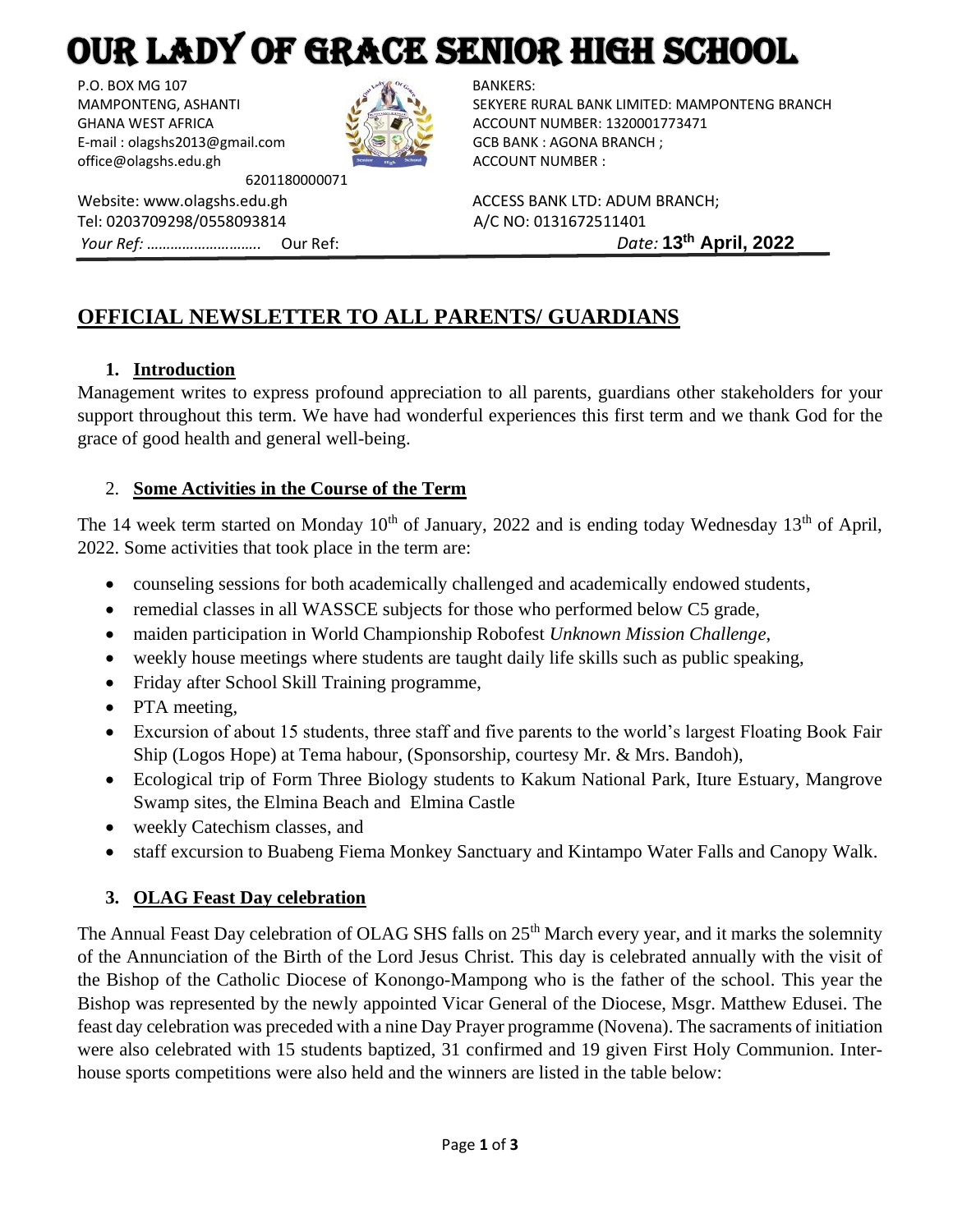| Competition        | <b>Winners Boys</b>     | <b>Winners Girls</b>  |
|--------------------|-------------------------|-----------------------|
| Football           | St. Paul House          | St. Joseph House      |
| <b>Volley Ball</b> | <b>St. Mary House</b>   | <b>St. Mary House</b> |
| Handball           | <b>St. Thomas House</b> | St. Joseph House      |
| <b>Basket Ball</b> | <b>St. Thomas House</b> | St. Joseph House      |

### **4. Launching of** *Adom Mma Endowment Fund*

A day after the celebration of the OLAG feast Day, the OLAG fund dubbed *Adom Mma Endowment Fund* was launched. The fundraising is intended to help prepare secured future for this wonderful school which is a gift from our benefactors, Warren and Mary Lynn Staley, American philanthropists whose love and sacrifice surpass all things. Considering the relentless sacrifice and commitment of these donors and the Our Lady of Grace Catholic church community in Edina, Minnesota, USA as well as all the many who contribute to the Annual Rise and Shine Scholarship Fund in the USA, which pays for the fees of about 45% of OLAG students, the Board and Management set up this fund to solicit for funds from you our beloved parents and benevolent people in Ghana to help prepare a sustainable future for the school. Management will like to thank the parents who have contributed so far. We would like to remind you that our target was for each parent to contribute a minimum of GHc100 per student per annum. The Saturday 26<sup>th</sup> March programme was the launch and therefore only the beginning, and so contributions can be made any time in the course of the year.

Details of the Accounts to contribute to are as follows:

Account Name: Our Lady of Grcae Senior High School Bank: CBG Account Number: 1372843100001 Branch: Afful Nkwanta, Kumasi.

# **5. Celebration of International Mathematics Day**

Our Lady of Grace Senior High School joined the world in celebrating this year's Mathematics Day which fell on Monday 14<sup>th</sup> of March 2022. Activities included recount of the history of Mathematics, life story of some world renowned mathematicians, and the relevance of Mathematics to human life. There was an interhouse Mathematics competitions in the form of *pick and solve*, *it takes two* (which was used to help test students ability to identify mathematical symbols), and *Mathematics rap*. This competition was won by the St. Mary House, followed by St. Joseph House, St. Thomas House and St. Paul respectively.

#### **6. Form One Admissions**

In 2022, the school set out to admit 290 students to fill the 8 classes for the first year. As at today, 271 students have been admitted. All the three Science and three General Arts classes have been filled up.

There are, however, few vacancies in Home Economics, Business and Visual Arts Classes. Prospective applicants can go to *apply.olagshs.edu.gh*.